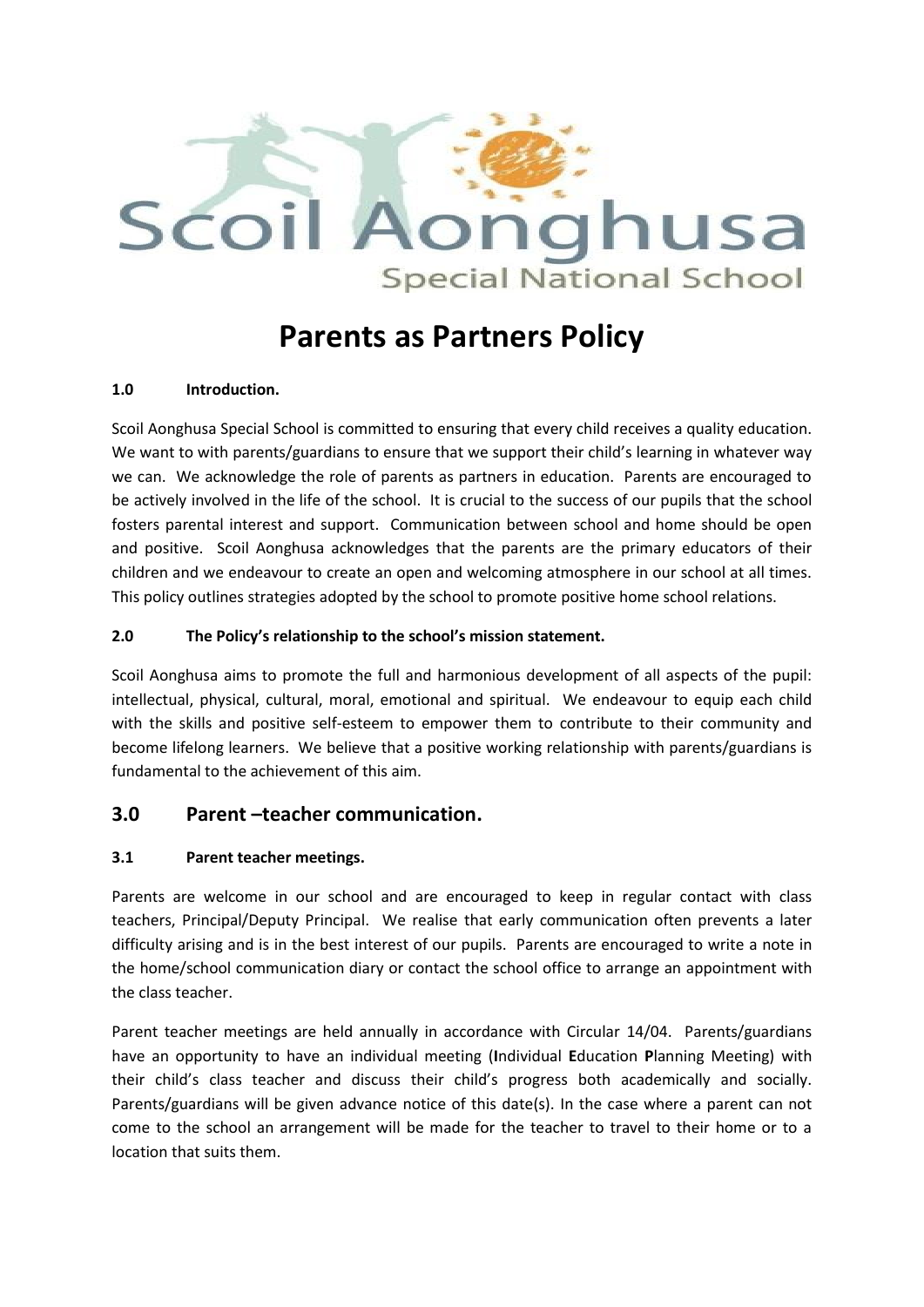## **3.2 Home/school communication diaries.**

The home/school communication diary provides an effective means of daily communication between parent and teacher. Parents and teachers also liaise by telephone and informal written communication.

## **3.3 Beginning of school year communication.**

The Principal sends a welcome letter to all parents/guardians at the beginning of the school year outlining priorities for the coming school year.

## **3.4 End of school year report cards.**

Parents/guardians receive an end of school year report card in June of every year.

## **3.5 Textaparent/Aladdin/email.**

The school has established a database of mobile phone numbers and email addresses for parents on the textaparent.ie website and through our Aladdin Schools Portal. This facilitates the sending of text messages/emails to all parents or specific groups of parents.

## **3.6 Website**

Our school website is currently undergoing a facelift and will be back in action soon. We have a very active Facebook page where parents can through photo's of the activities that their children engage in.

## **4.0 Parental Involvement.**

We believe that meaningful parental involvement of parents/guardians in school life is crucial to the success of our school as a learning community. The following structures have been put in place to facilitate parental involvement in the life of our school.

## **4.1 Parents visiting during school hours.**

Parents who visit the school during the hours of 08:50am and 2.40pm/2pm (pre-school) must announce their arrival at the school office and not enter through our coded doors. Parents will take a seat in our school reception area while the class is being contacted and will be met by a classroom staff member and taken to the class. We must ask that this is strictly adhered to for reasons of safety and security and to limit classroom disruption.

## **4.2 Parent's Association.**

We do not currently have a Parents Association but we welcome the set up of one. There are two parent nominees on the Board of Management. They actively engage with parents and have arranged coffee mornings in the school for parents to meet.